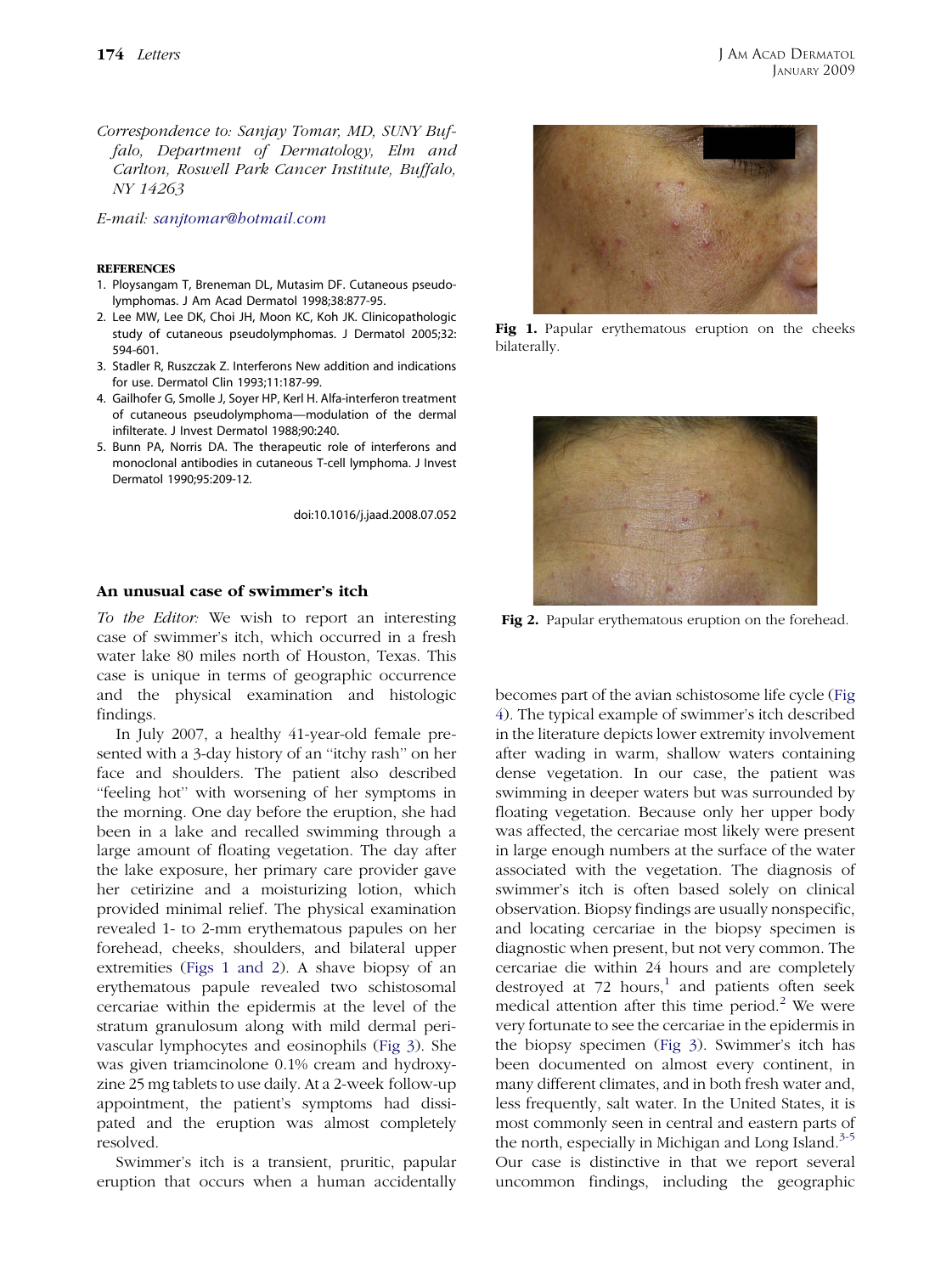<span id="page-1-0"></span>

Fig 3. Cercariae in the stratum corneum. (Hematoxylin–eosin stain; original magnification:  $\times$ 40.)



Fig 4. Avian schistosome life cycle.

location (southern United States), the pruritic papules on the upper body, and the isolation of cercariae in the biopsy specimen.

Anne Marie Tremaine,  $MD<sub>i</sub><sup>a</sup> Darren E. Whittemore,$ DO,<sup>b</sup> Aron J. Gewirtzman, MD,<sup>a</sup> Brenda L. Bartlett, MD,<sup>a</sup> Natalia Mendoza, MD, MSc,<sup>a</sup>

Ronald P. Rapini,  $MD$ , and Stephen K. Tyring,  $MD$ ,  $PbD$ ,  $MBA^{a,b}$ 

From the Center for Clinical Studies<sup>a</sup> and the Department of Dermatology,<sup>b</sup> University of Texas Health Science Center, Houston, Texas

Funding sources: None.